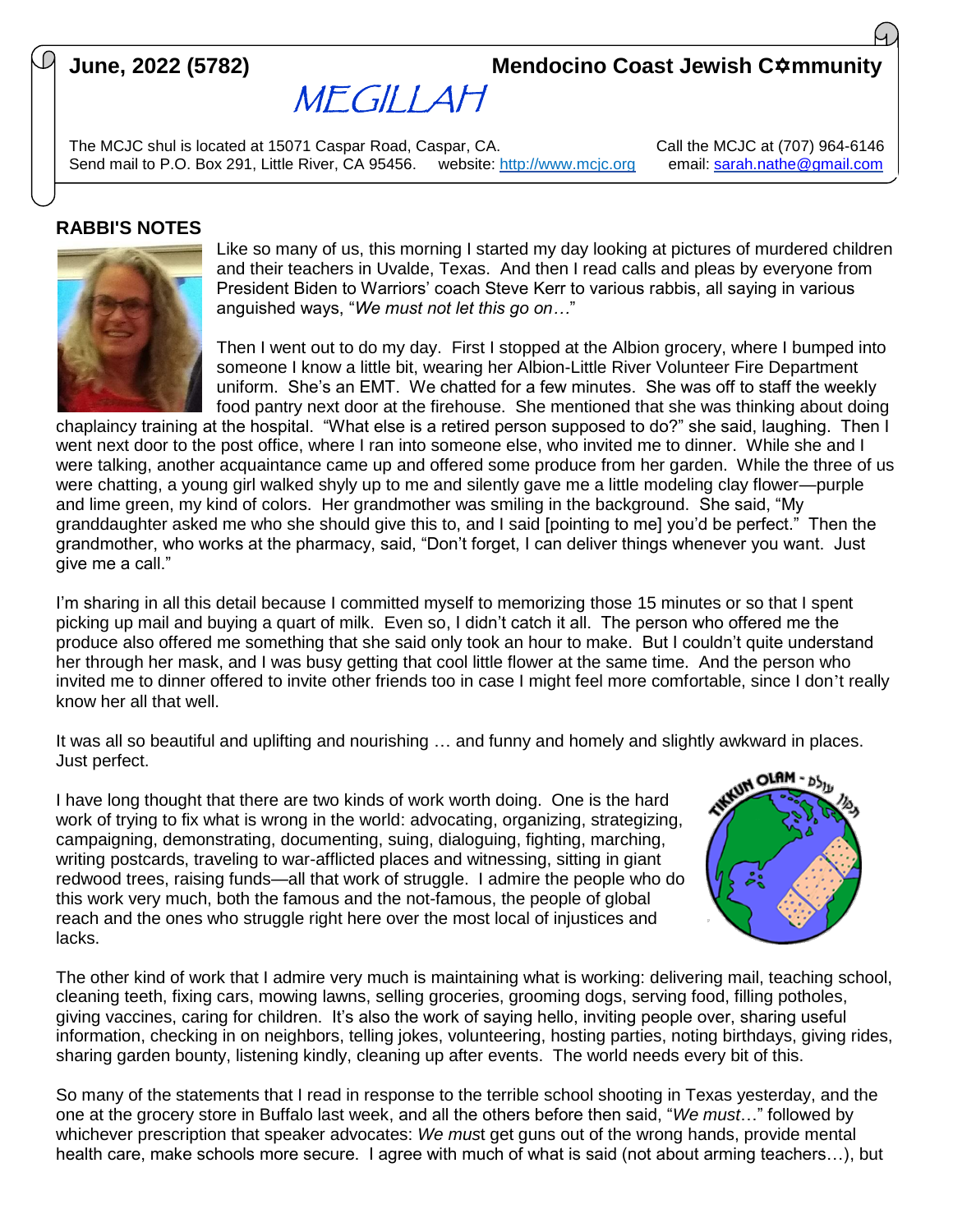my agreement doesn't matter much, because I have relatively little agency to accomplish what I think is necessary, especially if tomorrow's news will be about asylum seekers turned away at the U.S./Mexico border or the war in Ukraine or the end of legal abortion or rising seas or other crises that my imagination can't even conjure. I can definitely donate money. I can write government officials. I can show up at marches and write letters to the editor (well, I could do that if we had a functional local newspaper). Like most all of us who read the mighty *MCJC Megillah*, I participate in various efforts to fix our hurting world. And, maybe like some others as well, I spend a ridiculous amount of time berating myself for not doing more, smarter, braver, more effective world-fixing.

But today as I was looking at the pictures of the students and teachers from Uvalde, Texas, I found myself thinking that a very useful thing that any of us might do to resist a culture of violence and death is to **live** specifically to live lives of beauty, friendship and warmth. In that department all of us have a tremendous amount of agency, and the most beautiful and inspiring teachers around us all the time.

I want more of the world to be like the parking lot in front of the Albion grocery as it was at 2:00 PM on May 25<sup>th</sup>: thick with kindness and friendliness and generosity, and with mail in the boxes and milk in the cooler.

We all know that sometimes it can be tough to get along with our neighbors. There are people we enjoy more than others. The wonderful little local organizations that we all cherish have to be managed, often by boards of volunteers with inadequate cash and support and sometimes hard feelings and big egos and long, boring meetings. For all the great people who step up to help, it's hard sometimes not to resent the other ones who don't. Running a beautiful local business can be a terrible grind for a thousand different reasons.



It's not that world-fixing is hard and world-maintaining is easy. But I think that world-maintaining is sometimes undervalued, especially by those of us who see so much that needs fixing in our wounded world. There are plenty of holes that need repair in our local community as well as further afield. There is plenty to worry about and struggle to mend. On this day, like so many days when my heart is bleeding over all the meanness in our poor, hurting world, I want not to overlook the web of decency and kindness and beauty that gets spun day after day in this same world. Today in particular I would like to suggest that this generous way of **living**, in all its homespun particulars, is itself a kind of resistance against the forces of destruction.

# **SHAVUOT—TORAH IS LIKE MOTHERS' MILK**



Shavuot, the feast of weeks, is celebrated seven weeks after the second Passover seder. Although Shavuot began as an ancient grain harvest festival, the holiday has been identified since biblical times with the [giving of the Torah](https://www.myjewishlearning.com/holidays/Jewish_Holidays/Shavuot/History/Rabbinic.shtml) on Mount Sinai. This year, Shavuot begins on Saturday night, June 4<sup>th</sup>, and we will celebrate as we have for many years with a late night of study, noshing, song and prayer, and infusions of Turkish coffee.

We will begin at 8:00 PM with a short evening service that will include *Yizkor*. Then we will proceed to learn from various members of our beloved community. At midnight we

will pause, open the ark, and take time for the prayers of our hearts to rise on this auspicious night. Our (loose) theme for this year is *offerings*, reflecting both on the offering of the first fruits of the barley crop and the offering of Torah at Mount Sinai. These two different kinds of offerings—agricultural and spiritual—are at the heart of Shavuot.

The plan this year is to gather in person at the shul. With COVID cases increasing locally, we may have to move to Zoom, so check your email announcements to make sure. You are welcome to come for any part of the evening. You are also most welcome to stretch out on the shul floor and nap while the learning goes on around you. It is always a wonderful part of Shavuot when the door opens late at night and new friends arrive. We will send out a more complete schedule of teachings close to Shavuot.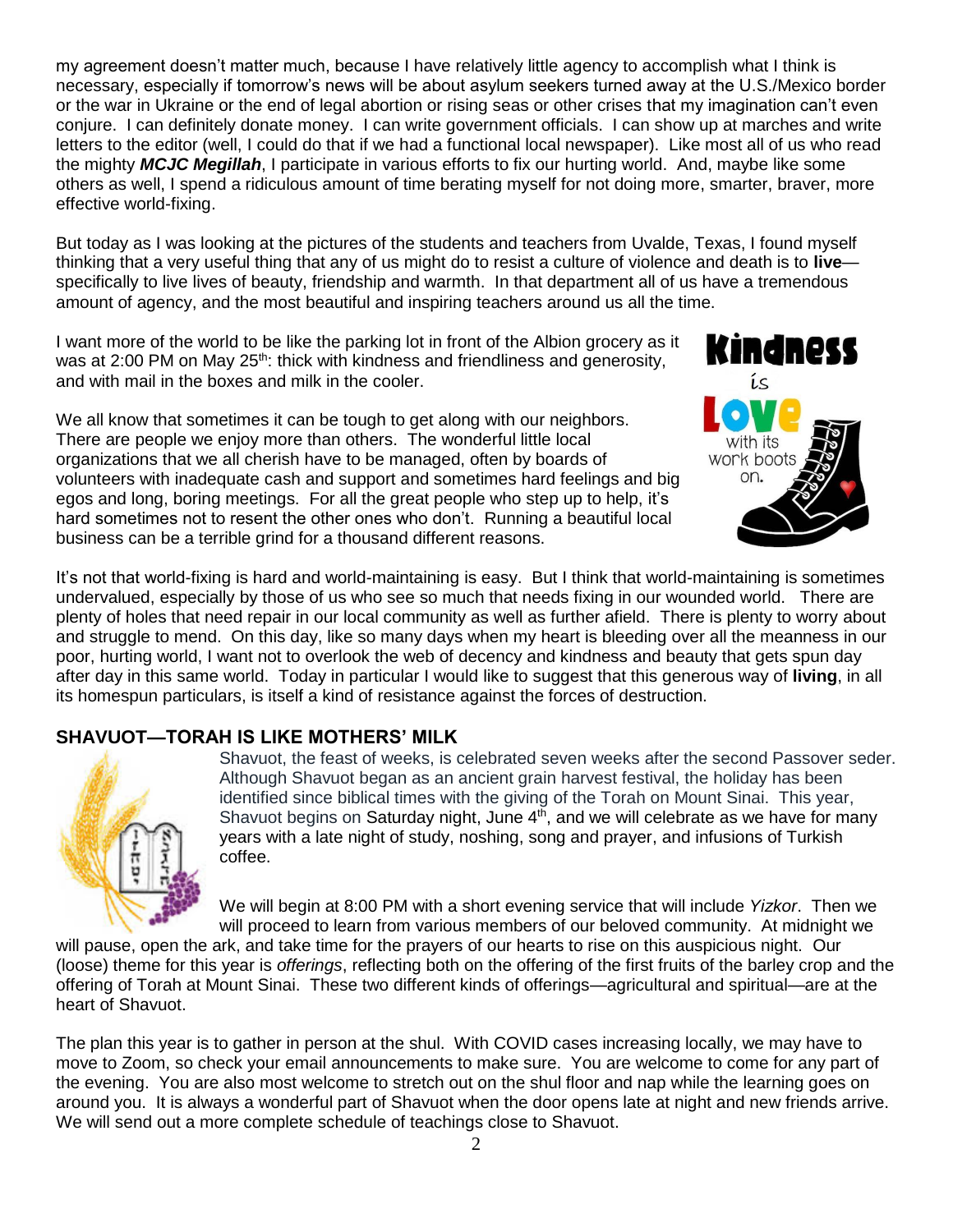#### **THE CHEESECAKE-SHAVUOT CONNECTION**



The MCJC Young Adults Group will be hosting a cheesecake bake-off party on Thursday evening, June  $2<sup>nd</sup>$  in the shul kitchen. All are invited. The staple ingredients will be provided, and please bring your creative additions. We will bake them and let them chill for the Saturday night Shavuot Torah study session mentioned above, but you can take some home if we make many. Vegan options available! Why cheesecake on Shavuot? Maybe it's because it's sweet, resembling the milk and honey of the Promised Land. Contact Steve Aviv Kleinman at [aykleinman@gmail.com](mailto:aykleinman@gmail.com) for more details.

#### **SHABBAT MORNING SERVICES**

A full Shabbat service is led by community members, with singing, chanting and silence, Torah teaching and reading, blessings for healing and peace, and time for mourners to say Kaddish. The teachers for June are listed below. In late March, we began hybrid services, so come to the shul or Zoom in from 10:30 AM until about 12:30 PM. The Zoom address is below.

| Bamidbar     | <b>Raven Deerwater</b> |
|--------------|------------------------|
| Nasso        | <b>Margaret Holub</b>  |
| Beha'alotcha | <b>Ruby Gold</b>       |
| Sh'lach      | <b>Bob Evans</b>       |
|              |                        |



Members of the community are invited to give a Torah teaching (*drash*) during a Shabbat service. If you have an interest in performing this mitzvah, or would like more information about what's involved, please contact Raven Deerwater at [raven@taxpractitioner.com](mailto:raven@taxpractitioner.com) or (707) 937-1099.

#### **IN-PERSON KABBALAT SHABBAT IS COMING BACK!**



Good lord willing, case load don't rise, starting in July we will resume gathering in person to welcome in Shabbat. On Friday, July 29<sup>th</sup>, at 6:00 PM we will gather at the home of Susan Tubbesing and Sarah Nathe. Details will follow in the July/August *Megillah*, but mark your calendars.

Hosting Kabbalat Shabbat means opening your home to the community for a short service and potluck vegetarian dinner. It's one of MCJC's favorite social/spiritual events and we're so happy to be getting back together.

We are still looking for hosts for October and November of 2022 and are open to any time in 2023 you would like to host. Our usual gathering date is the third Friday of the month, though that occasionally is changed because scheduling complications. If you are interested, please contact Mina at (707) 937-1319 or [mcohen@mcn.org.](mailto:mcohen@mcn.org) Looking forward to seeing you in July!

#### **ZOOM ADDRESS**

We are using the Zoom address here for all MCJC events. You may or may not be asked to type in a password, which is *shalom*. Disregard the numeric passcode at the bottom of the invitation unless you're dialing in on a landline.

Join Zoom Meeting <https://us02web.zoom.us/j/7071836183?pwd=NzFaTkpjOXVYMDNnNnprOXlnZjVhQT09> Meeting ID: 707 183 6183 Passcode: *shalom* Numeric Passcode: 776001

If you have questions or problems, contact Susan Tubbesing at **susan.tubbesing@gmail.com** and she may be able to help you.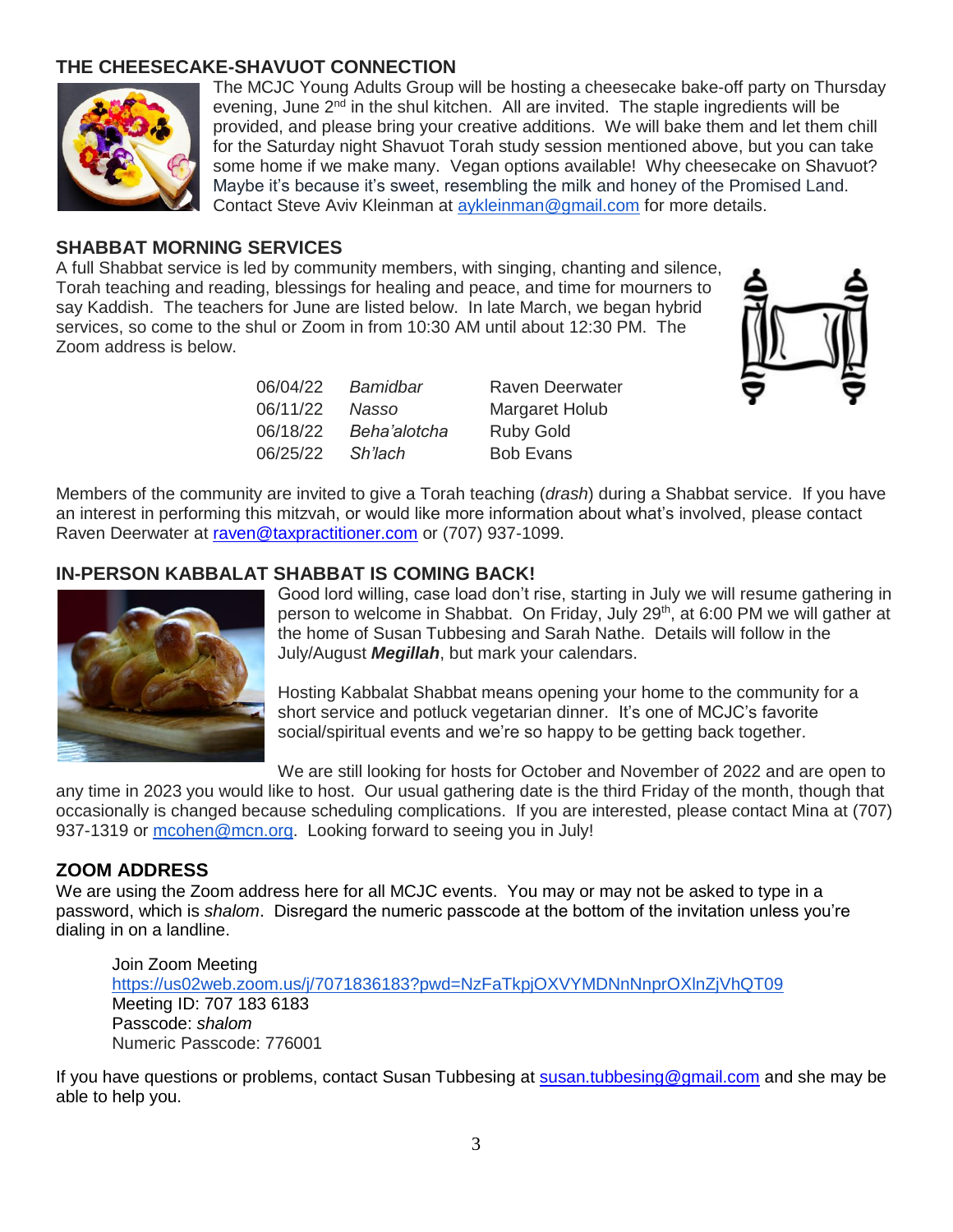#### **ELDERS' CONVERSATION**



The Elders meet every second and fourth Tuesday of the month, 3:00-4:30 PM on Zoom. We will meet on June 10<sup>th</sup> and 24<sup>th</sup>. The conversation is always provocative and enjoyable. There is always a topic chosen at the previous meeting. The topic is announced in the weekly email announcement. People of all ages are most welcome. Use the MCJC Zoom address on the page above. If you need more information, please contact Linda Jupiter (jupiter@mcn.org) or Joy Lancaster ([ajoylancaster@gmail.com](mailto:ajoylancaster@gmail.com)) and they will be happy to fill you in.

### **GOOD TO THE LAST DROP**

Tune in on Zoom for a virtual cup of your favorite beverage every Wednesday at 10:30 AM. Check in with community members and chat about anything and everything from the weather to the human condition, or from recipes to your children and grands. We also talk about religion and politics. Occasionally, sports are mentioned, but not often. Leslie Krongold is the host and welcomes your questions and comments any time at [elkrong@yahoo.com.](mailto:elkrong@yahoo.com) Use the Zoom address mentioned above on page 3.



# **MCJC JUSTICE GROUP**



The Justices meet on the second Thursday of each month, in June on Thursday, the 9<sup>th</sup> from 5:30 to 7:30 PM. If you would like to be on the Justice Group mailing list or attend meetings, please contact Nancy Harris at [nancyh@mcn.org](mailto:nancyh@mcn.org) or Judy Stavely at [judyst@mcn.org.](mailto:judyst@mcn.org) *Everyone* is welcome to attend.

#### **Save Jackson Demonstration State Forest**

At the April meeting of the Justices we heard a report on the ongoing campaign regarding Jackson Demonstration State Forest. The Justice Group as a whole has

not taken on a project relating to JDSF, but members are active in different aspects of this ongoing campaign. There have been some important successes: the Board of Forestry has rewritten the areas within JDSF to be preserved, now to include 45 key acres, including the Mama, Papa and Gemini Trees. However, to date planning has not included Native people, nor has the mandate been changed from logging for profit to stewarding the forest to ameliorate climate change.

The learning and relationship building with descendants of the original dwellers on land where our shul is sited continues. The Justices will travel together to the County Museum in Willits on Friday, June 3<sup>rd</sup>, for a special tour of local indigenous artifacts led by curator Vicki Patterson.

The Mendocino Art Center is featuring an exhibit which highlights original artwork by contemporary Native Pomo artists: Bonnie Lockhart (Northern Pomo, Kai Poma), Meyo Marrufo (Eastern Pomo), and Eric Wilder (Southwest Pomo), whose "Berry Circle" appears on the right. The artists write, "This is about our continued resilience. It's about how we still maintain strong ties to our land, where we still come for ceremony, family events, gathering, and religious observances. We are still a part of the landscape and we don't only show that through our art but through our



name places, our traditional land management practices, and the sharing of ourselves. *We are still here*."

There will be an Artist Gallery Reception on June 11<sup>th</sup>, 4:00 7:00 PM, which will include an artist talk, "Exploring Our Culture through Art."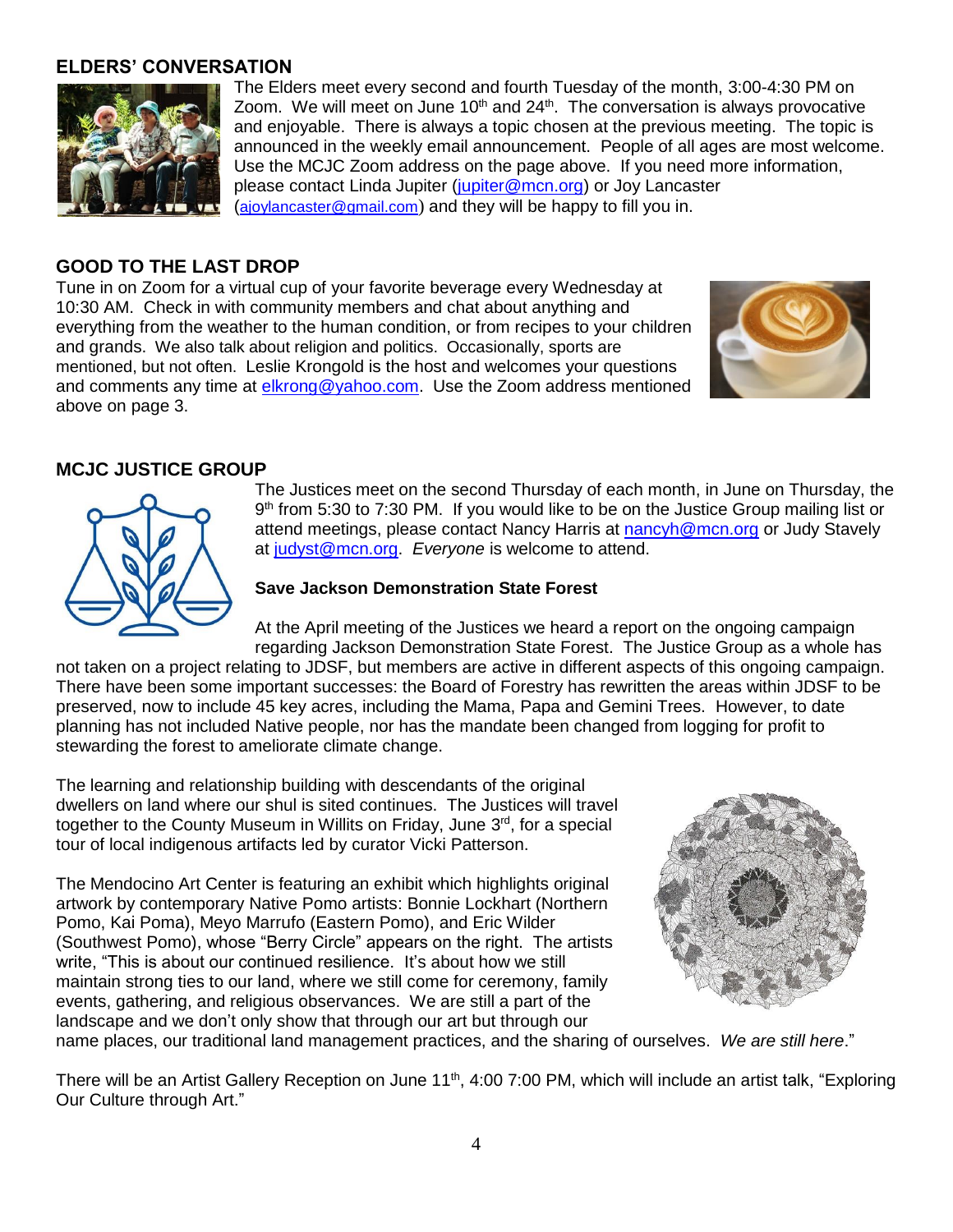The work of choosing Justice Group projects continues in a reflective way. We talked about the role of educating ourselves and others in every aspect of what we do. We talked briefly about possibilities for providing spiritual nurture to activists in this time of struggle and unrest on many fronts.

Co-chair Nancy Harris is moving away. She will continue to co-lead the Justices through our September meeting. We will miss her so much!

#### **BOOK GROUP**



We will meet on Zoom at 2:00 PM Monday, June 20th to discuss *When We Were Arabs: A Jewish Family's Forgotten History*, a memoir by Massoud Hayoun. There was a time when being an "Arab" didn't mean you were necessarily Muslim. It was when Oscar Hayoun, a Jewish Arab, strode along the Nile in a fashionable suit, long before he and his father arrived at the port of Haifa to join the Zionist state, only to find themselves hosed down with DDT and then left unemployed on the margins of society. Arabness used to be a mark of cosmopolitanism, of intellectualism. Today, in the age of Likud and ISIS, Oscar's grandson, the Jewish Arab journalist Massoud Hayoun whom Oscar raised in Los Angeles, tells his family's story.

To reclaim a worldly, nuanced Arab identity is, for Hayoun, part of the larger project to recall a time before ethnic identity was mangled for political ends. It is also a journey deep into a lost age of sophisticated innocence in the Arab world, an age that is now nearly gone. *When We Were Arabs* showcases Hayoun's gorgeous prose, bringing the worlds of his grandparents alive and vividly shattering our contemporary understanding of what makes an Arab, what makes a Jew, and how we draw the lines over which we do battle.

# **SUPPORT YOUR NEIGHBORHOOD SYNAGOGUE**

Thank you very much to all who have already responded to the annual appeal letter. We appreciate your support at every level. MCJC is here for you, with Shabbat services, classes, the Justice and Elders groups, and lovely holiday celebrations. If you prefer to make your contribution at a future time during this calendar year or have questions, please contact Donna Montag, Treasurer, at 707 877-3243[/montag@mcn.org.](mailto:montag@mcn.org) Your prompt response will save us the time and effort of contacting you individually in the coming weeks. Sincerely, Donna Montag, Ali Sabin, Susan Tubbesing, the MCJC Finance Committee.



# **MCJC BOARD MEETING**

The MCJC board meets monthly at 5:00 PM in the shul. The June meeting will take place on Tuesday, the 14<sup>th</sup>. If you wish to attend part of the meetings, please contact board member Susan Tubbesing at (707) 962-0565, or susan.tubbesing@gmail.com, and she will respond.

# **NEWSLETTER THANK YOU**

We are very grateful to Steve and Kath Disney Nilson, and their avian helpers, for preparing the May *Megillah* for mailing. If you volunteer for a future folding, stamping, and mailing project, you can do it in about two very fun and productive hours. It imparts such a sense of accomplishment and is a mitzvah to boot! Please contact Sarah Nathe at 962-0565 or [sarah.nathe@gmail.com](mailto:sarah.nathe@gmail.com)

# **CONTRIBUTING MEMBERSHIP IN MCJC**

Everyone who lives on the Mendocino Coast, and desires to be one, is a member of MCJC. The MCJC Board of Directors has a goal of having every household become CONTRIBUTING members in 2022. We have memberships at Regular, Limited Income, and Family levels, as well as any level possible for you. Please mail your donations to MCJC, Box 291, Little River, CA 95456, or use PayPal on the MCJC website. When you make a donation in memory or honor of someone, an acknowledgment card will be sent to the individual or family. Please include their name and mailing address. Contact Donna Montag at montag@mcn.org

#### *MEGILLAH* **SUBSCRIPTIONS**

The Mendocino *Megillah* is published in three formats: hardcopy, emailed PDF, and online. You can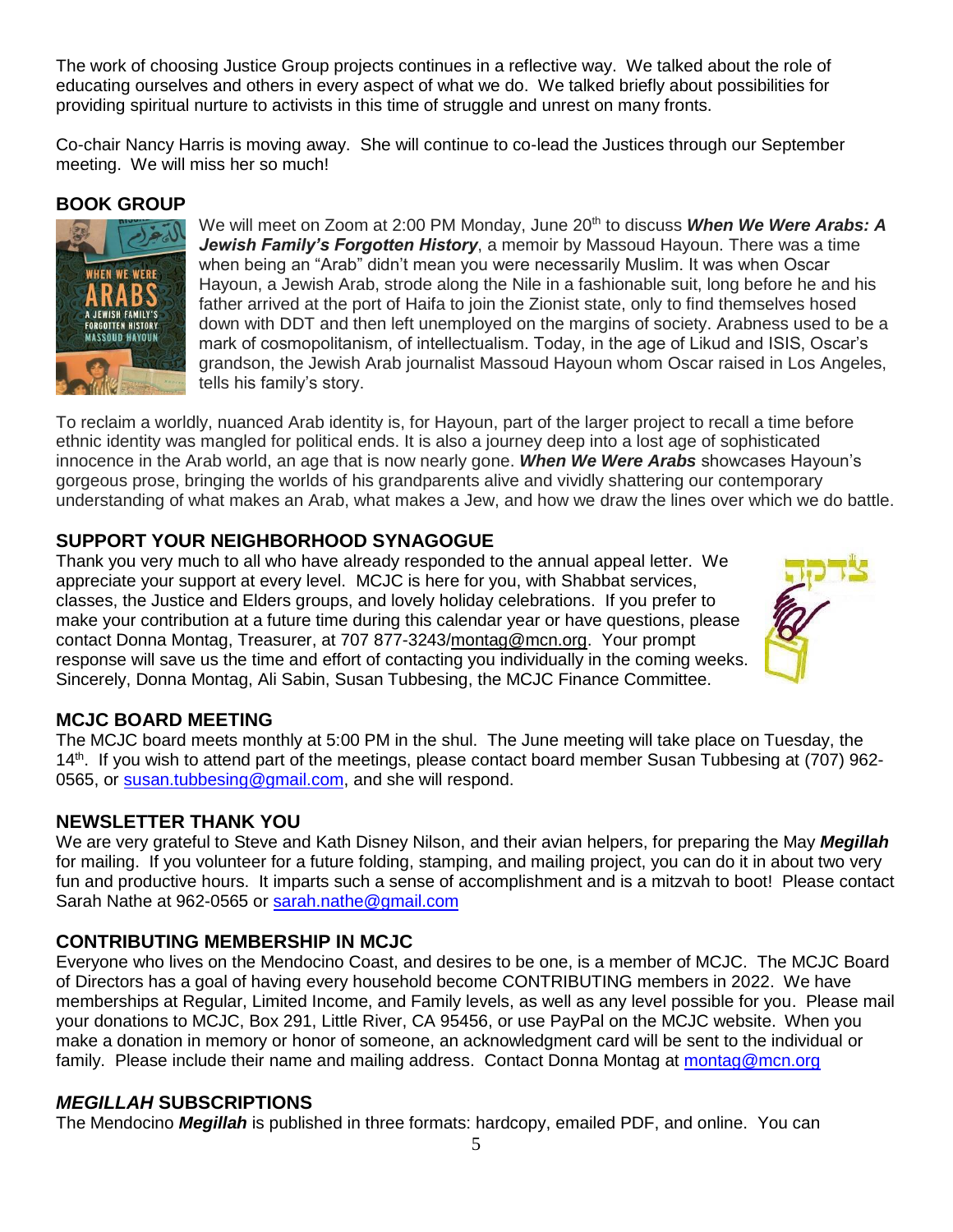subscribe to the hardcopy version and have it mailed to you or receive it by email. The online *Megillah* is posted on the newsletter page of the MCJC website: [www.mcjc.org/newsletter.](http://www.mcjc.org/newsletter) Any information on changes in mailing address, changes in email address, and changes in email notifications should be sent to Sarah Nathe at sarah.nathe@gmail.com. If you choose not to be a contributing member of MCJC, we request a \$25 annual fee for the *Megillah* hardcopy or email.

# **GREAT THANKS TO THE FOLLOWING DONORS**



Linda Jupiter, Rosalie & Art Holub, Laura Goldman & Dennak Murphy; Cecile Cutler; Kenny & Sandra Wortzel; Marinela Miclea; Kath Disney Nilson; Lew Mermelstein; Jerome Berk; Ronnie James; Tracy Salkowitz & Rick Edwards; Donna Feiner; Bonnie Lawlor.

In memory of Mildred Rakofsky on her *yahrtzeit* by Karen Rakofsky In memory of Frances Lehan by Jonathan & Annette Lehan;

In honor of Rabbi Margaret by Danny Mandelbaum & Benna Kolinsky; In memory of Mickey Chalfin by Sherman and Claire Ervin Lee, Barbara & Michael Newmark In honor of Mickey by dobby sommer In loving memory of dear Mickey by Leslie Gates In honor of Rabbi Margaret and in memory of Mickey Chalfin by Larry & Gayle Heiss In memory of dear Mickey and sweet Pulga by Theresa Glasner Morales

In memory of Rabbi Margaret's beloved husband, Mickey Chalfin, by Sandra & David Eliaser

In loving memory of Mickey Chalfin by Kenny & Sandra Wortzel

In loving memory of Mickey. May his memory be a blessing by Karen & Norm Rosen

# **EDITORIAL POLICY**

The **Mendocino Megillah** is published monthly. The deadline for article submission is the 20<sup>th</sup> of the month before publication. The editor will include all appropriate material, space permitting, with the exception of copyrighted material lacking the permission of the author. Divergent opinions are welcome. Material printed in the *Megillah* does not necessarily represent the policy or opinions of the MCJC Board of Directors.



# **Please Support Our Generous Underwriters**

**[Albion Doors and Windows:](http://www.knobsession.com/)** Thousands of recycled windows, French doors, thermal windows, entry doors, new & used. Leaded glass, arches & unique styles. Liquidation prices at 937-0078 in Albion. [www.knobsession.com](http://www.knobsession.com/)

**Karen Bowers Studio:** Painting workshops and studio gallery. Website: [karenbowersstudio.com](http://karenbowersstudio.com/) Email: [highpt@mcn.org](mailto:highpt@mcn.org) Tel: 707 937-3163.

**[Frankie's Pizza and Ice Cream Parlor:](http://www.frankiesmendocino.com/)** Homemade pizzas, Cowlick's ice cream, and other yummy things to nosh on. Beer and wine available. Open every day but Monday from 1:00 pm - 7:00 pm at 44951 Ukiah Street, Mendocino, 937-2436. [www.frankiesmendocino.com](http://www.frankiesmendocino.com/)

**Out of this World:** Telescopes, binoculars, & science toys. 45100 Main Street, Box 1010, Mendocino. 937-3335. [www.OutofThisWorldShop.com.](http://www.outofthisworldshop.com/) Serving all your interplanetary needs since 1988.

**[Rainsong Shoes:](http://www.rainsongshoes.com/)** Shoes & accessories for men & women. Two locations: Mendocino and Healdsburg. 937-1710 (Mendocino), 433-8058 (Healdsburg). www.rainsongshoes.com

**Raven Deerwater, EA, PhD:** Tax practitioner. Specializing in families, home-based & small businesses, & non-profit organizations. 45121 Ukiah Street, Box 1786, Mendocino. 937-1099. Email: [raven@taxpractitioner.com](mailto:raven@taxpractitioner.com) Website: [www.taxpractitioner.com](http://www.taxpractitioner.com/)